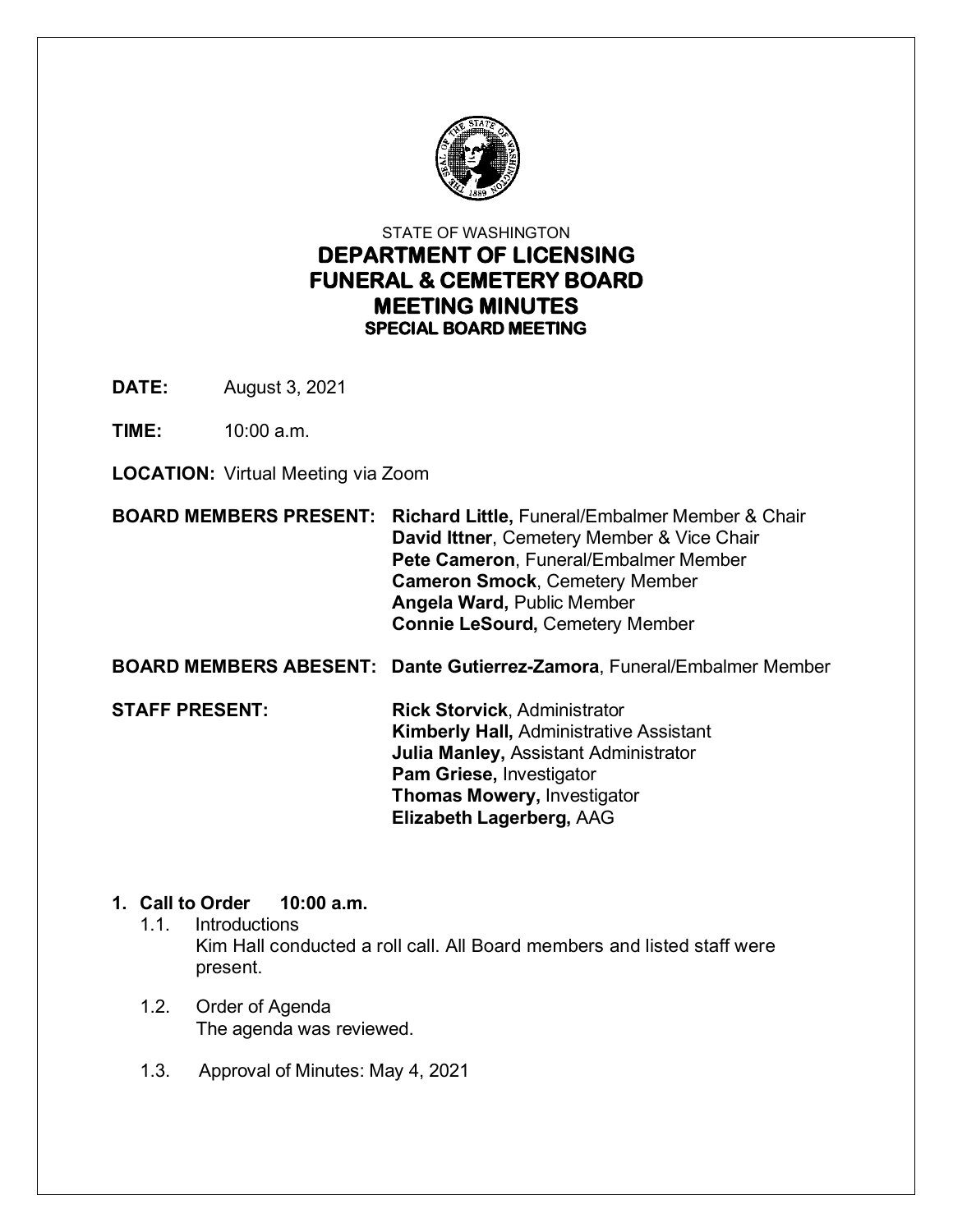MOTION: Mr. Ittner made a MOTION to approve the minutes, Mr. Cameron seconded, and it passed.

1.4. Review Communications None.

#### **2. New Business**

2.1. None.

#### **3. Old Business**

3.1. COVID-19 Update

Mr. Storvick provided a COVID update.

3.2. Review Master Action Items List Ms. Hall updated on the action items.

#### **4. Complaint Cases for Review\***

- 4.1. 2021-03-0647-00CEM (Gutierrez-Zamora)
	- The complaint through an attorney alleges that the respondent committed a felony pursuant to RCW 68.60.040, by unlawfully mutilating, effacing, or otherwise injuring her husband's grave. The Complainant demanded \$50,000 for her suffering and \$3,000 in attorney fees. The findings were the complainants husband died in 2015. The Complainant submitted two undated photos of the damage done to her husband's grave. The complainant acknowledged the Rules and Regulations of the Respondent's cemetery on a contract. No further proof of damage was provided by the complainant when requested. The damages have reached the statute of limitation and would now be barred.

The case manager recommended the case be closed with no further action.

MOTION: Mr. Cameron made a MOTION to accept the case manager's recommendation for closure, Mr. Smock seconded the MOTION, and it passed.

#### 4.2. 2021-03-0606-00CEM (Ittner)

The complaint, a visitor on-site to learn about the operations and facilities filed the complaint against the respondent. The complainant alleges the respondent utilizes a walk-in cooler off the kitchen for the storage of human remains. The complainant also alleges the respondent was disrespectful in handling and transporting human remains. The findings were the complainant uses an old commercial kitchen adjacent to a walk-in cooler where human remains are stored. The kitchen is no longer in service. The human remains are handled with care and transported across the 20-acre site with a truck and canopy. All families are aware of how transportation on the property is done. No violations were found.

The case manager recommended the case be closed with no further action.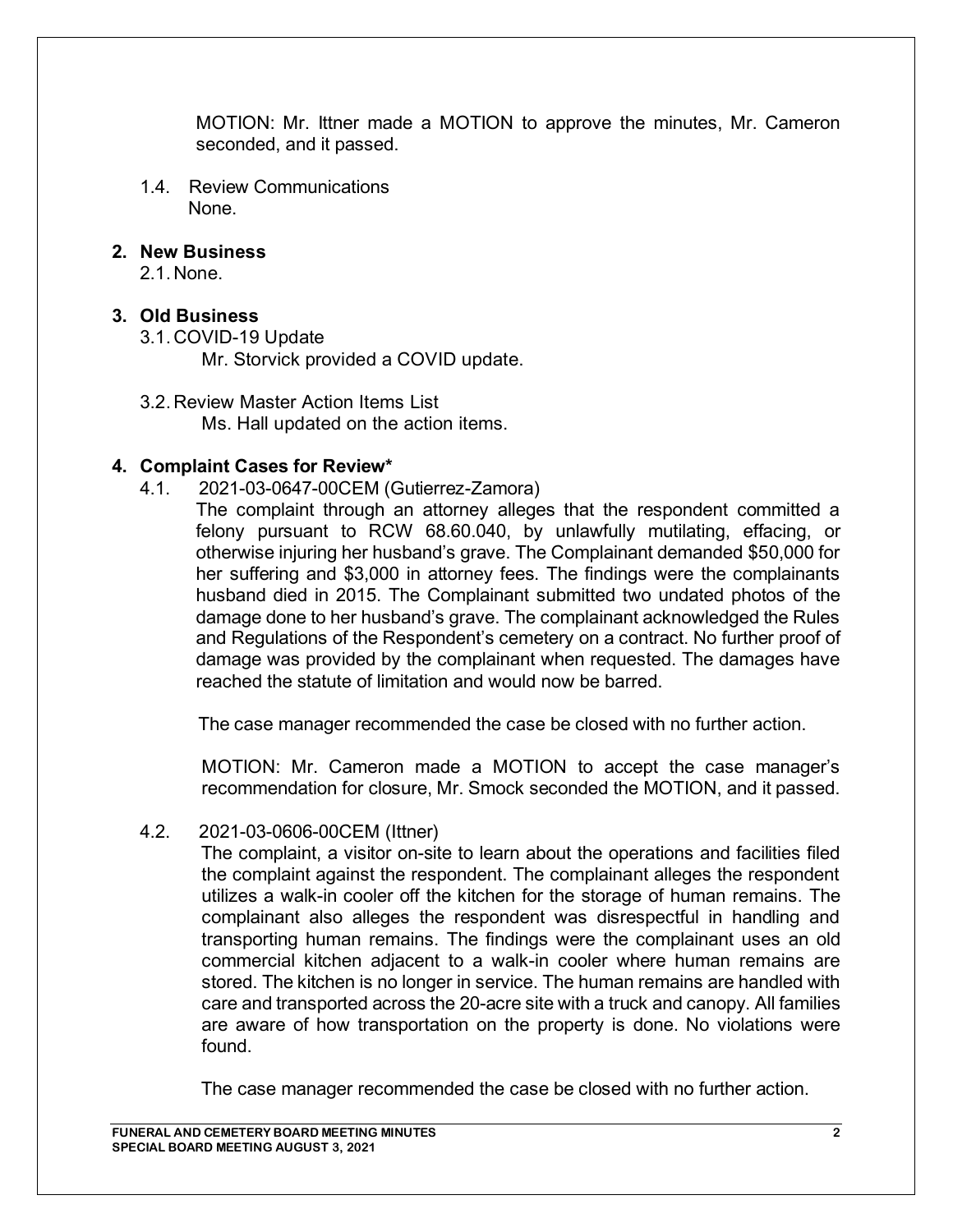MOTION: Mr. Smock made a MOTION to accept the case manager's recommendation for closure, Mr. Cameron seconded the MOTION, and it passed.

#### 4.3. 2020-10-1352-00FDE (Cameron)

After taking custody of the deceased, the respondent worked with the next-of-kin who requested that the death certificate not be filed until an autopsy and other tests could be completed. These delays went on for weeks, then months, as communication with next-of-kin slowed. Vital Statistics contacted the respondent several times to file the death certificate so they could fulfill orders for certified copies, but the respondent refused, claiming they were following the directions of the person who had the right to control disposition. Seven months later at the request of Vital Statics, the respondent eventually filed the death certificate with date of disposition as "Unknown" and were instructed to file an affidavit for correction when that information was finally established. The respondent completed remediation counseling at the case managers recommendation.

The case manager recommended the case be closed with no further action.

MOTION: Mr. Smock made a MOTION to accept the case manager's recommendation for closure, Ms. LeSourd seconded the MOTION, and it passed.

4.4. 2018-05-2601-00FDE (Little)

The next -of-kin was upset with the customer service they received from the Funeral Director. The Funeral Director would not disclose the whereabouts of the deceased. When the legal next of kin decided to move the deceased to another facility, the Funeral Director charged the family \$400 for entering the deceased into "their system" and for two death certificates. The findings show the mother of the deceased made the initial arrangements with the Funeral Director. The father of the deceased called to ask a few questions. After several attempts to call the Funeral Director, the director returned the calls. The father asked where his son was, and the Funeral Director explained that he was in storage. The legal next of kin then went to the business the following day and found out the deceased was still at the Medical Examiners Offices. The next of kin then decided to change to another facility because of the unprofessional conduct of the Funeral Director. The funeral home charged the family \$300 for a basic service fee.

The case manager recommended the case be closed with no further action.

MOTION: Mr. Smock made a MOTION to accept the case manager's recommendation for closure, Mr. Cameron seconded the MOTION, and it passed.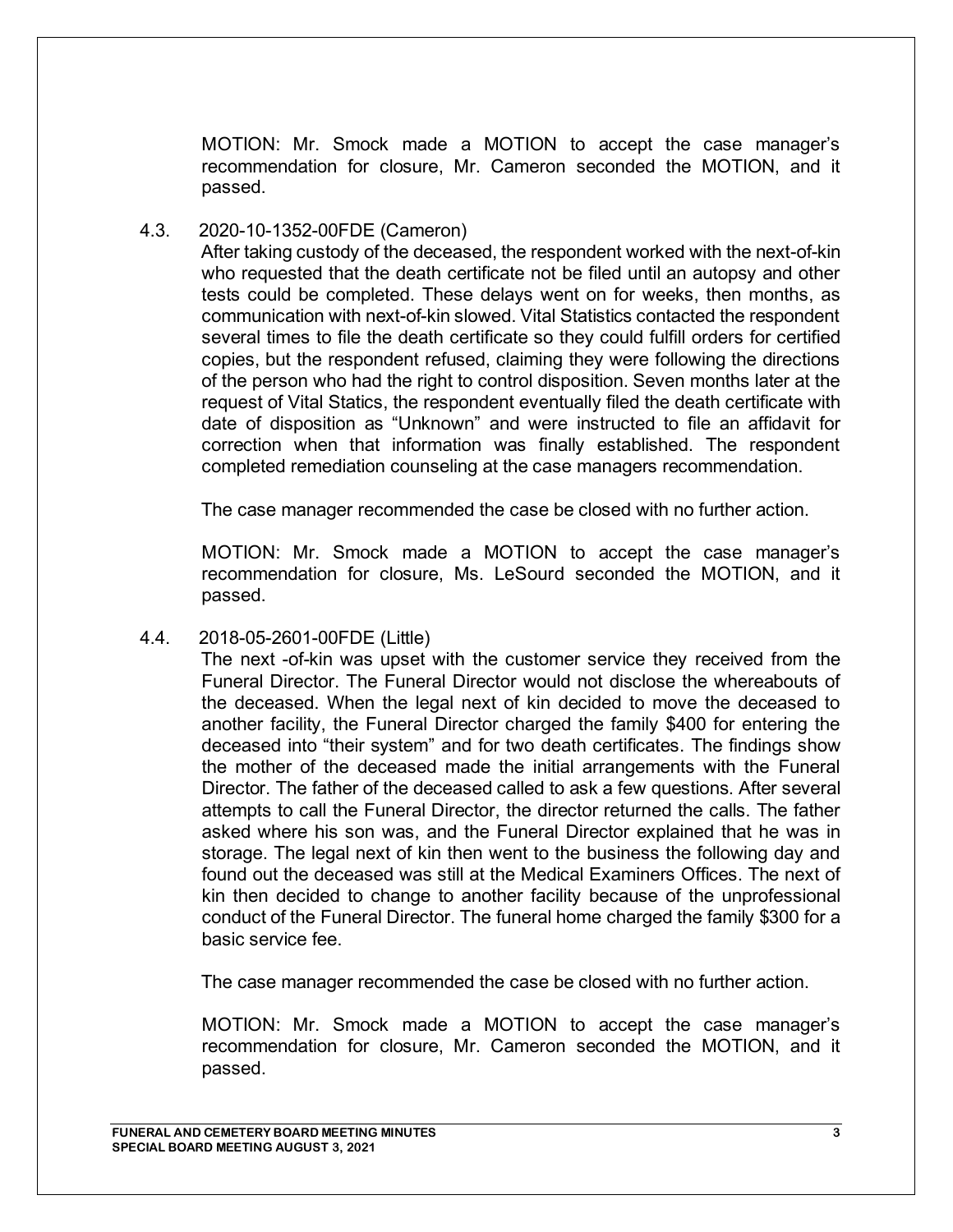## 4.5. 2018-05-2600-00FDE (Little)

The legal next of kin was upset with the Funeral Home for not disclosing the location of the deceased. The findings were when the legal next of kin called the funeral home, the Funeral Director was vague to the whereabouts of the deceased. The lack of communication from the Funeral Director caused distress with the next of kin. The next-of-kin called other Funeral homes and finally found where the deceased was.

The case manager recommended the case be closed with no further action.

MOTION: Mr. Cameron made a MOTION to accept the case manager's recommendation for closure, Ms. LeSourd seconded the MOTION, and it did NOT pass.

4.6. 2018-04-2601-00FDE (Little)

The Representative of the deceased was upset by the unprofessional conduct of the Funeral Director. The Funeral Director would not provide the location of the deceased or whether the deceased had been cremated. The Funeral Director would not release the cremated remains to the son of the deceased. The findings were after several attempts by the representative of the deceased to the Funeral Director the representative was told the deceased was cremated three weeks prior. The Funeral Director mailed the cremated remains to the legal next of kin. There was a lack of communication between the Funeral Director and the next of kin regarding the prearrangements of the deceased.

The case manager recommended the case be closed with no further action.

MOTION: Mr. Smock made a MOTION to accept the case manager's recommendation for closure, Mr. Cameron seconded the MOTION, and it did NOT pass. The board would like the funeral home to receive remediation/counseling.

#### 4.7. 2017-11-2600-00FDE (Little)

The complaint alleged the respondent did not pay fees owed to the County Vital Statistics over an eight-month period. The findings were the funeral establishment collected monies from the families served. The county restricted the funeral establishment to cash only and repayment was taken care of over time.

The case manager recommended the case be closed with no further action.

MOTION: Mr. Smock made a MOTION to accept the case manager's recommendation for closure, Ms. LeSourd seconded the MOTION, and it passed.

#### **5. Legal Issues for Deliberation\***

5.1. Orders to Be Presented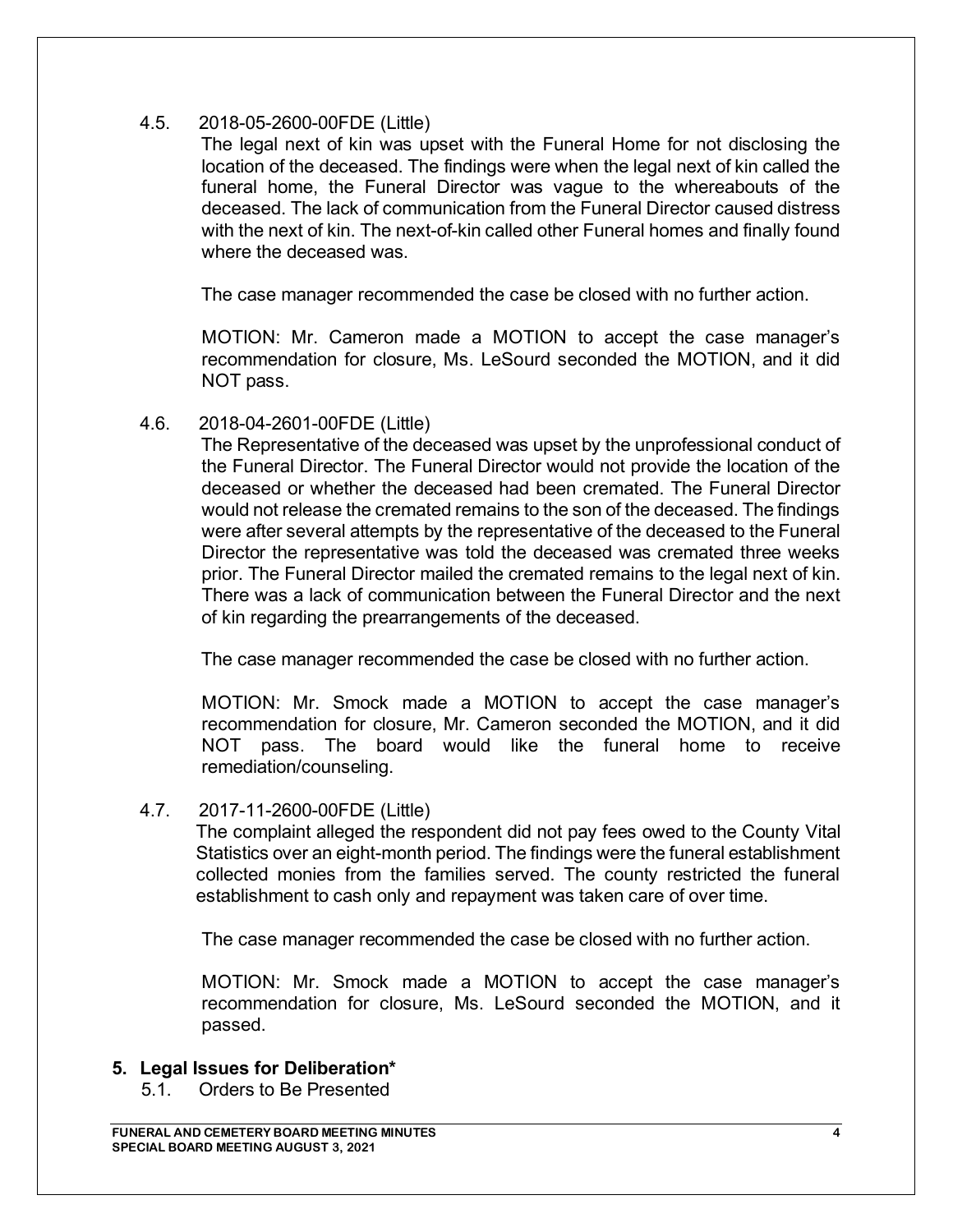None.

## **6. Disciplinary & Investigation Items**

- 6.1. Closed Session Deliberation Report None.
- 6.2. Disciplinary Cases Report Mr. Storvick discussed the complaint status report.
- **7. Assistant Attorney General's Report** None.

#### **8. Committee/Task Force Reports**

Mr. Cameron provided an update on the Committee for updating Law Exam questions. All questions have been reviewed and updated. The test will now be 50 questions, all graded. The test questions have now been passed on for final review and then will be sent to ICFSEB.

## **9. Board Staff Report**

9.1.Program Operations

Mr. Storvick went over the budget report. He also provided an update on remote work. DOL is currently planning for a functional alignment.

- 9.2. Department of Licensing None.
- 9.3. Other Items None.

#### **10.Other Business**

- 10.1. Any Other Business None.
- 10.2. Action Items from This Meeting
	- None
- 10.3. Agenda Items for Next Meeting
	- 2022 Board meeting schedule
		- Ms. Lagerberg joined the meeting at 11:10

#### **11.Public Comment Opportunity**

Ms. Thomas from the Conference: She thanked the board for their work. The Conference is providing 1 travel grant to each board for the February Annual meeting in Texas.